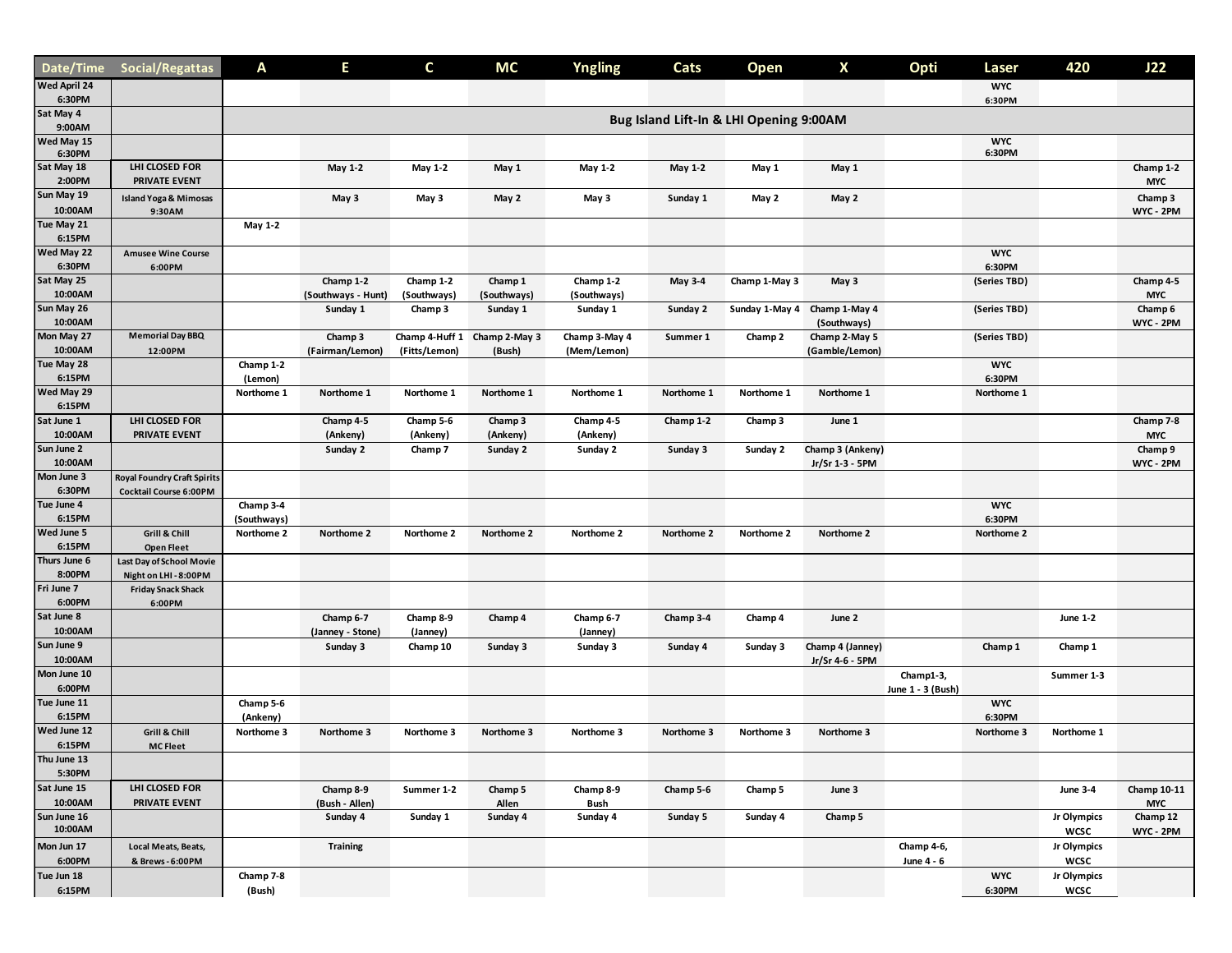| Date/Time             | Social/Regattas                     | A                  | Е                  | C                  | <b>MC</b>                 | <b>Yngling</b>            | Cats               | Open             | X                  | Opti                 | Laser            | 420                      | J22            |
|-----------------------|-------------------------------------|--------------------|--------------------|--------------------|---------------------------|---------------------------|--------------------|------------------|--------------------|----------------------|------------------|--------------------------|----------------|
| Wed Jun 19            | Grill & Chill                       | Northome 4         | Northome 4         | Northome 4         | Northome 4                | Northome 4                | Northome 4         | Northome 4       | Northome 4         |                      | Northome 4       | Northome 2               |                |
| 6:15PM<br>Thu Jun 20  | C Fleet                             |                    |                    |                    |                           |                           |                    |                  |                    |                      |                  |                          | <b>WYC J22</b> |
| 6:15PM                |                                     |                    |                    |                    |                           |                           |                    |                  |                    |                      |                  |                          | N. Americans   |
| Fri Jun 21            | <b>Friday Snack Shack</b>           |                    |                    |                    |                           |                           |                    |                  |                    | <b>Brad Robinson</b> |                  | <b>TCYS - LMSS</b>       | <b>WYC J22</b> |
|                       | 6:00PM                              |                    |                    |                    |                           |                           |                    |                  |                    | Victory - TCYS       |                  |                          | N. Americans   |
| Sat Jun 22            | <b>Island Yoga &amp; Mimosas</b>    | <b>No Racing</b>   | <b>No Racing</b>   | <b>No Racing</b>   | <b>No Racing</b>          | <b>Lighthouse Regatta</b> | <b>No Racing</b>   | <b>No Racing</b> | <b>No Racing</b>   | No Racing            | <b>No Racing</b> | <b>No Racing</b>         | <b>WYC J22</b> |
| 10:00AM               | 9:30AM                              |                    |                    |                    |                           |                           |                    |                  |                    |                      |                  |                          | N. Americans   |
| Sun Jun 23            |                                     |                    | Sunday 5           | Sunday 2           | Sunday 5                  | <b>Lighthouse Regatta</b> | Sunday 6           | Sunday 5         | Champ 6 - 3PM      | No Racing            | 3:00PM           | 3:00PM                   | <b>WYC J22</b> |
| 3:00PM                |                                     |                    | 3:00PM             | 3:00PM             | 3:00PM                    |                           | 3:00PM             | 3:00PM           | Jr/Sr 7-9 - 5PM    |                      |                  |                          | N. Americans   |
| Mon Jun 24            |                                     |                    |                    |                    |                           |                           |                    |                  |                    | Champ 7-9,           |                  | Summer 4-6               |                |
| 6:00PM                |                                     |                    |                    |                    |                           |                           |                    |                  |                    | <b>June 7-9</b>      |                  |                          |                |
| Tue Jun 25            |                                     | Sunset 1-2         |                    |                    |                           |                           |                    |                  |                    |                      | <b>WYC</b>       |                          |                |
| 6:15PM                |                                     |                    |                    |                    |                           |                           |                    |                  |                    |                      | 6:30PM           |                          |                |
| Wed Jun 26            | Grill & Chill                       | Northome 5         | Northome 5         | Northome 5         | Northome 5                | Northome 5                | Northome 5         | Northome 5       | Northome 5         |                      | Northome 5       | Northome 3               |                |
| 6:15PM                | Ynglings                            |                    |                    |                    |                           |                           |                    |                  | (Kenny Allen)      |                      |                  |                          |                |
| Fri Jun 28            |                                     |                    |                    |                    |                           |                           |                    |                  |                    |                      |                  | <b>TCYS WBSS</b>         |                |
|                       |                                     |                    |                    |                    |                           |                           |                    |                  |                    |                      |                  |                          |                |
| Sat Jun 29<br>10:00AM |                                     |                    | Champ 10-11        | <b>Champ 11-12</b> | Champ 6 -<br>2nd Chance 1 | Champ 10-11               | Champ 7-8          | Champ 6          | Summer 1           |                      |                  | <b>June 5-6</b>          |                |
| Sun Jun 30            |                                     |                    | Sunday 6           | Sunday 3           | Sunday 6                  | Sunday 5                  | Sunday 7           | Sunday 6         | Champ 6 (Bush)     |                      |                  | Champ 2                  |                |
| 10:00AM               |                                     |                    |                    |                    |                           |                           |                    |                  | Jr/Sr 10-12 - 5PM  |                      |                  |                          |                |
| Mon Jul 1             |                                     |                    | <b>Training</b>    |                    |                           |                           |                    |                  |                    | <b>July 1-3</b>      |                  | Summer 7-9               |                |
| 6:00PM                |                                     |                    |                    |                    |                           |                           |                    |                  |                    | (Deephaven Cup)      |                  |                          |                |
| Tue Jul 2             |                                     | <b>Hazard Cup</b>  |                    |                    |                           |                           |                    |                  |                    |                      |                  |                          |                |
| 6:00PM                |                                     | Champ 9            |                    |                    |                           |                           |                    |                  |                    |                      |                  |                          |                |
| Wed Jul 3             | <b>Ice Cream Social</b>             | Northome 6         | Northome 6         | Northome 6         | Northome 6                | Northome 6                | Northome 6         | Northome 6       | Northome 6         |                      | Northome 6       | Northome 4               |                |
| 5:15PM                | & Carnival - 6:00PM                 |                    |                    |                    |                           |                           |                    |                  |                    |                      |                  |                          |                |
| Thu Jul 4             | Open Grills & Late Night            |                    | Champ 12           | Champ 13 -         | Champ 7                   | Champ 12                  | Champ 9            | Champ 7          | Champ 7            |                      |                  | Champ 3                  |                |
| 10:00AM               | <b>Pontoon Service</b>              |                    | (Indep Day)        | Huff <sub>1</sub>  | (Carpenter)               |                           |                    |                  | (Hurd)             |                      |                  |                          |                |
| Sat Jul 6             |                                     |                    | <b>Champ 13-14</b> | Champ 14 - 15      | Champ 8 -                 | Champ 13 -                | Champ 10-11        | Champ 8          | Summer 2           |                      |                  | <b>July 1-2</b>          |                |
| 10:00AM               |                                     |                    |                    |                    | 2nd Chance 2              | Summer 1                  |                    |                  |                    |                      |                  |                          |                |
| Sun Jul 7             |                                     |                    | Sunday 7           | Sunday 4           | Sum 1-Sun 7               | Sunday 6                  | Sunday 8           | Sunday 7         | Champ 8            |                      |                  | Champ 4                  |                |
| 10:00AM               |                                     |                    |                    |                    |                           |                           |                    |                  | Jr/Sr 13-15 - 5PM  |                      |                  |                          |                |
| Mon Jul 8             |                                     |                    |                    |                    |                           |                           |                    |                  |                    | Champ 10-12,         |                  | <b>Summer 10-12</b>      |                |
| 6:00PM                |                                     |                    |                    |                    |                           |                           |                    |                  |                    | <b>July 4-6</b>      |                  |                          |                |
| Tue Jul 9             |                                     | Champ 10-11        |                    |                    |                           |                           |                    |                  | <b>Gale Burton</b> |                      | <b>WYC</b>       |                          |                |
| 6:15PM                |                                     | (Janney)           |                    |                    |                           |                           |                    |                  | 10:00AM            |                      | 6:30PM           |                          |                |
| Wed Jul 10            | Grill & Chill - Lobster Night       | Northome 7         | Northome 7         | Northome 7         | Northome 7                | Northome 7                | Northome 7         | Northome 7       | Northome 7         |                      | Northome 7       | Northome 5               |                |
| 6:15PM<br>Fri Jul 12  | <b>Connie &amp; Volunteers</b>      |                    |                    |                    |                           |                           |                    |                  |                    |                      |                  | <b>TCYS LCSS</b>         |                |
| 6:00PM                | <b>Friday Snack Shack</b><br>6:00PM |                    |                    |                    |                           |                           |                    |                  |                    |                      |                  |                          |                |
|                       |                                     |                    |                    |                    |                           |                           |                    |                  |                    |                      |                  |                          |                |
| Sat Jul 13            | <b>Island Yoga &amp; Mimosas</b>    |                    | Summer 1-2         | Champ 16-17        | Summer 2                  | Champ 14 -                | <b>Champ 12-13</b> | Champ 9          | Summer 3           |                      |                  | <b>July 3-4</b>          |                |
| 10:00AM               | 7:45AM                              |                    |                    | (Bush)             |                           | Summer 2                  |                    |                  |                    |                      |                  |                          |                |
| Sun Jul 14            |                                     |                    | Sunday 8           | Sunday 5           | Sunday 8                  | Sunday 7                  | Sunday 9           | Sunday 8         | Champ 9            |                      |                  | Champ 5                  |                |
| 10:00AM               |                                     |                    |                    |                    |                           |                           |                    |                  | (Gluek)            |                      |                  |                          |                |
| Mon Jul 15            | Local Meats, Beats,                 |                    |                    |                    |                           |                           |                    |                  |                    | Champ 13-15,         |                  | <b>Area K Qualifiers</b> |                |
| 6:00PM                | & Brews-6:00PM                      |                    |                    |                    |                           |                           |                    |                  |                    | <b>July 7-9</b>      |                  | <b>No Racing</b>         |                |
| Tue Jul 16            |                                     | <b>Champ 12-13</b> |                    |                    |                           |                           |                    |                  |                    |                      | <b>WYC</b>       | <b>Area K Qualifiers</b> |                |
| 6:15PM                |                                     |                    |                    |                    |                           |                           |                    |                  |                    |                      | 6:30PM           | <b>No Racing</b>         |                |
| Wed Jul 17            | Grill & Chill                       | Northome 8         | Northome 8         | Northome 8         | Northome 8                | Northome 8                | Northome 8         | Northome 8       | Northome 8         |                      | Northome 8       | Area K Qual.             |                |
| 6:15PM                | <b>E</b> fleet                      |                    |                    |                    |                           |                           |                    |                  |                    |                      |                  | No Racing                |                |
|                       |                                     |                    |                    |                    |                           |                           |                    |                  |                    |                      |                  |                          |                |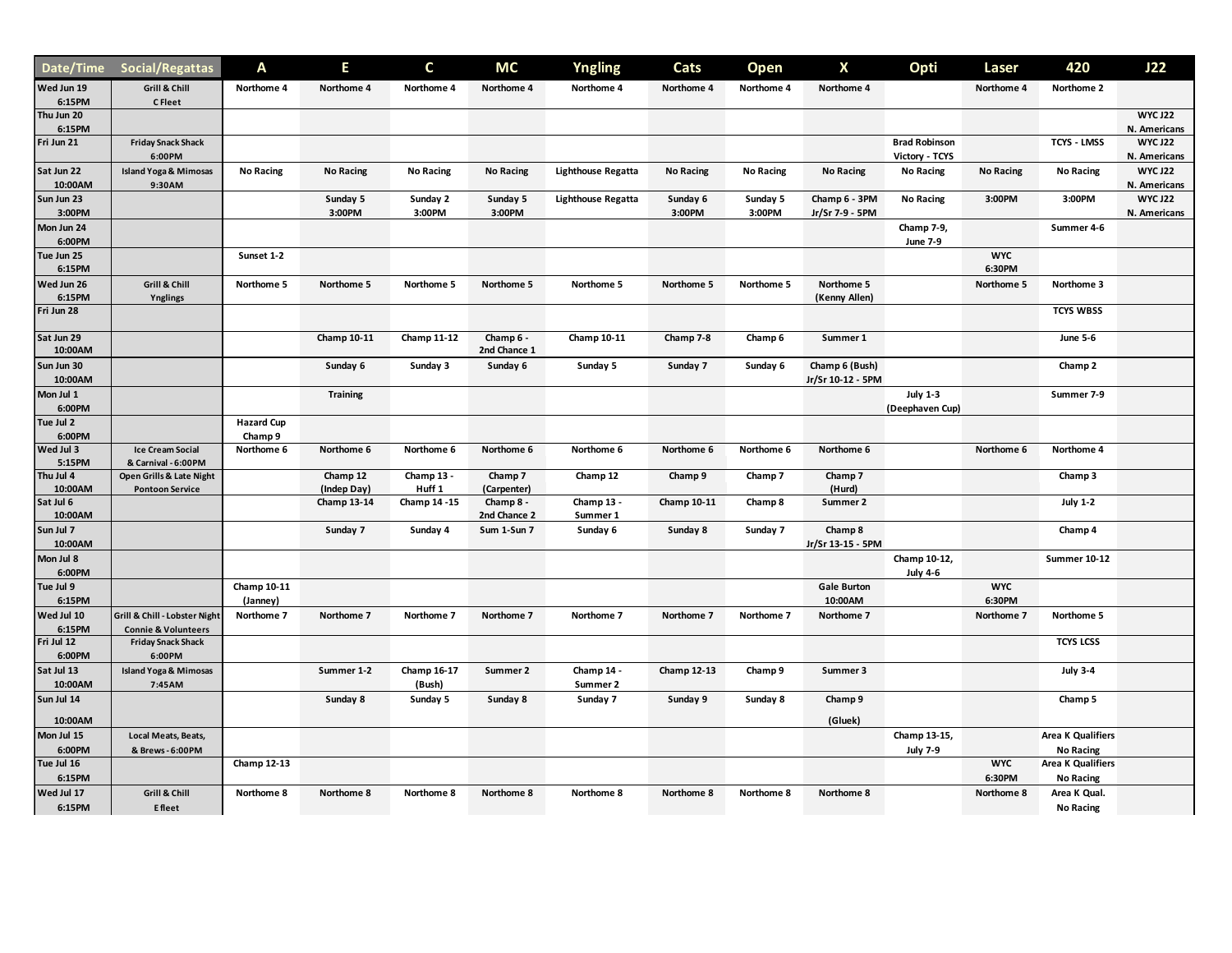| Date/Time             | Social/Regattas                                    | Α                  | Е                  | C           | МC                       | <b>Yngling</b>       | Cats               | <b>Open</b> | X                       | Opti                            | Laser                | 420                             | J22 |
|-----------------------|----------------------------------------------------|--------------------|--------------------|-------------|--------------------------|----------------------|--------------------|-------------|-------------------------|---------------------------------|----------------------|---------------------------------|-----|
| Sat Jul 20            | <b>LMSS Sails &amp; Ales</b>                       |                    | <b>Champ 15-16</b> | Champ 18-19 | Champ 9 -                | Champ 15             | Summer 2-3         | Champ 10    | <b>TRASH</b>            |                                 |                      | <b>July 5-6</b>                 |     |
| 10:00AM<br>Sun Jul 21 | 6:00PM                                             |                    | Sunday 9           | Sunday 6    | 2nd Chance 3<br>Sunday 9 | Summer 3<br>Sunday 8 | Sunday 10          | Sunday 9    | Regatta<br><b>TRASH</b> |                                 |                      | Champ 6                         |     |
| 10:00AM               |                                                    |                    |                    |             |                          |                      |                    |             | Regatta                 |                                 |                      |                                 |     |
| Mon Jul 22<br>6:00PM  |                                                    |                    | <b>Training</b>    |             |                          |                      |                    |             |                         |                                 |                      | <b>Summer 13-15</b>             |     |
| Tue Jul 23<br>6:15PM  |                                                    | <b>Champ 14-15</b> |                    |             |                          |                      |                    |             |                         |                                 | <b>WYC</b><br>6:30PM |                                 |     |
| Wed Jul 24<br>6:15PM  | X Inland Regatta<br><b>NO GRILL &amp; CHILL</b>    | Northome 9         | Northome 9         | Northome 9  | Northome 9               | Northome 9           | Northome 9         | Northome 9  | X Inland<br>Ceremony    |                                 |                      | Northome 6                      |     |
| Thu Jul 25            | X Inland                                           |                    |                    |             |                          |                      |                    |             | X Inland                |                                 |                      |                                 |     |
|                       | Regatta                                            |                    |                    |             |                          |                      |                    |             |                         |                                 |                      |                                 |     |
| Fri Jul 26            | X Inland                                           |                    |                    |             |                          |                      |                    |             | X Inland                |                                 |                      |                                 |     |
| Sat Jul 27            | Regatta<br>X Inland                                |                    |                    |             |                          |                      |                    |             | X Inland                |                                 |                      |                                 |     |
|                       | Regatta                                            |                    |                    |             |                          |                      |                    |             |                         |                                 |                      |                                 |     |
| Sun Jul 28<br>10:00AM |                                                    |                    | Sunday 10          | Sunday 7    | Sunday 10                | Sunday 9             | Sunday 11          | Sunday 10   |                         |                                 |                      | Champ 7                         |     |
| Mon Jul 29<br>6:00PM  |                                                    |                    |                    |             |                          |                      |                    |             |                         |                                 |                      | Summer 16-18                    |     |
| Tue Jul 30<br>6:15PM  |                                                    | Champ 16-17        |                    |             |                          |                      |                    |             |                         |                                 | <b>WYC</b><br>6:30PM |                                 |     |
| Wed Jul 31<br>6:15PM  | Grill & Chill<br>A Fleet                           | Northome 10        | Northome 10        | Northome 10 | Northome 10              | Northome 10          | Northome 10        | Northome 10 | Northome 9              |                                 | Northome 9           | Northome 7                      |     |
| Fri Aug 2             |                                                    |                    |                    |             |                          |                      |                    |             |                         |                                 |                      | <b>TCYS WCSC</b>                |     |
| Sat Aug 3<br>10:00AM  | LHI CLOSED FOR<br>PRIVATE EVENT                    |                    | Summer 3-4         | Summer 3    | Champ 10                 | Summer 5             | <b>Champ 14-15</b> | Champ 11    | Summer 4                |                                 |                      | August 1-2                      |     |
| Sun Aug 4<br>10:00AM  |                                                    |                    | Sunday 11          | Sunday 8    | Summer 3                 | Sunday 10            | Sunday 12          | Sunday 11   | Champ 10                |                                 |                      | Champ 8                         |     |
| Mon Aug 5<br>6:00PM   |                                                    |                    |                    |             |                          |                      |                    |             |                         | Champ 16-18,<br>(Irish Cup 1-3) |                      | Summer 19-21                    |     |
| Tue Aug 6<br>6:15PM   |                                                    | <b>Champ 18-19</b> |                    |             |                          |                      |                    |             |                         |                                 | <b>WYC</b><br>6:30PM |                                 |     |
| Wed Aug 7<br>6:00PM   | Grill & Chill<br><b>Twin Cities Paella</b>         | Northome 11        | Northome 11        | Northome 11 | Northome 11              | Northome 11          | Northome 11        | Northome 11 | Northome 10             |                                 | Northome 10          | Northome 8                      |     |
| Fri Aug 9<br>6:00PM   | <b>Friday Snack Shack</b><br>6:00PM                |                    |                    |             |                          |                      |                    |             |                         |                                 |                      |                                 |     |
| Sat Aug 10<br>10:00AM | <b>Round Robin Volleyball</b><br>Tournament - 11AM |                    | Summer 5-6         | Summer 4-5  | Summer 4                 | Summer 6             | Summer 3-4         | Champ 12    | Summer 5                |                                 |                      | August 3-4                      |     |
| Sun Aug 11<br>10:00AM | <b>Island Yoga &amp; Mimosas</b><br>7:45AM         |                    | Sunday 12          | Sunday 9    | Summer 5                 | Sunday 11            | Sunday 13          | Sunday 12   | Champ 11                |                                 |                      | Champ 9                         |     |
| Mon Aug 12<br>6:00PM  |                                                    |                    | <b>Training</b>    |             |                          |                      |                    |             |                         | Sunset 1-3                      |                      | <b>Summer 22-24</b>             |     |
| Tue Aug 13<br>6:15PM  |                                                    | <b>Champ 20-21</b> |                    |             |                          |                      |                    |             |                         |                                 | <b>WYC</b><br>6:30PM |                                 |     |
| Wed Aug 14<br>6:00PM  | Grill & Chill<br>X Fleet                           | Northome 12        | Northome 12        | Northome 12 | Northome 12              | Northome 12          | Northome 12        | Northome 12 | Northome 11             |                                 | Northome 11          | Northome 9                      |     |
| Sat Aug 17<br>10:00AM |                                                    |                    | Summer 7-8         | Summer 6    | Summer 6                 | Summer 7             | Summer 5-6         | Champ 13    | Summer 6                |                                 |                      | August 3-4                      |     |
| Sun Aug 18<br>10:00AM |                                                    |                    | Sunday 13          | Sunday 10   | Summer 7                 | Sunday 12            | Sunday 14          | Sunday 13   | Champ 12                |                                 |                      | Champ 10                        |     |
| Mon Aug 19<br>6:00PM  |                                                    |                    |                    |             |                          |                      |                    |             |                         | Cottagewood<br>Cup 1-3          |                      | Summer 25-27                    |     |
| Tue Aug 20<br>5:45PM  |                                                    | Sunset 3-4         |                    |             |                          |                      |                    |             |                         |                                 | <b>WYC</b><br>6:30PM | <b>MYC Team Race</b><br>Regatta |     |